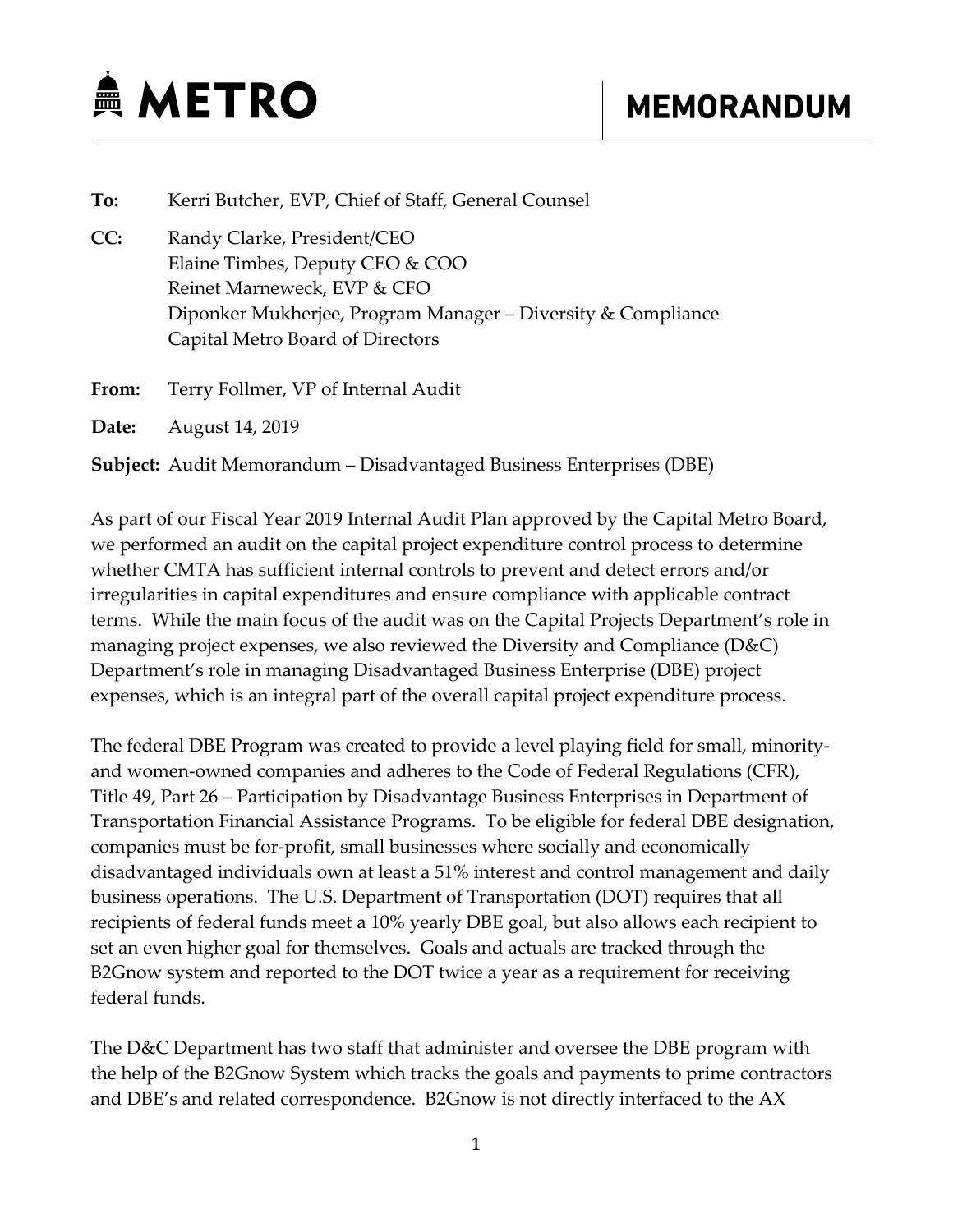Accounting System, however, IT staff export AX payment data for prime contractors and then import it into B2Gnow on a monthly basis. As of July 2019, there were 99 prime contractors and 278 subcontractor DBE and SBE's that received over \$18 million in fiscal year 2019.

The capital project expenditure control audit and related DBE review was conducted by the following staff members in the Capital Metro Internal Audit Department:

- Sarah Daigle, Internal Auditor II (Project Lead)
- Terry Follmer, VP of Internal Audit

Recommendations to strengthen DBE controls and improve accountability were provided to management (see attached). Management agrees with the internal audit recommendations and has provided target completion dates which are included in the details below. A follow‐up audit is performed semi‐annually (i.e. May and November) to ensure management action plans for all issued audit reports are completed timely.

We appreciate the cooperation and assistance provided to us throughout this audit.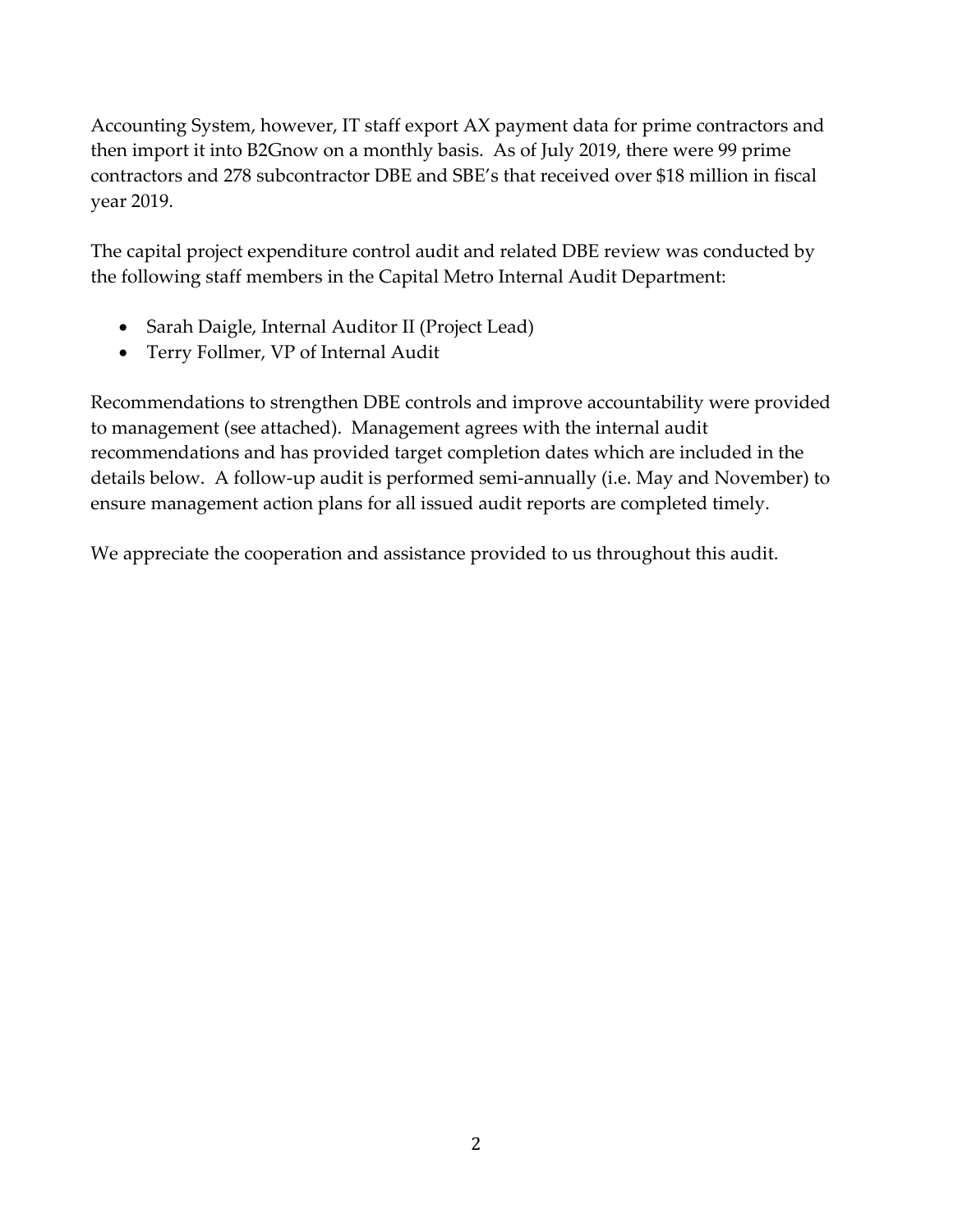| <b>Issues &amp; Risk</b>                                                                                                                                                                                                                                                                                                                                                                                                                                                                                                                                                                                                                                                                                                                                                                                                                      | <b>Recommendation</b>                                                                                                                                                                                                                                                                      | <b>Management Action Plan</b>                                                                |
|-----------------------------------------------------------------------------------------------------------------------------------------------------------------------------------------------------------------------------------------------------------------------------------------------------------------------------------------------------------------------------------------------------------------------------------------------------------------------------------------------------------------------------------------------------------------------------------------------------------------------------------------------------------------------------------------------------------------------------------------------------------------------------------------------------------------------------------------------|--------------------------------------------------------------------------------------------------------------------------------------------------------------------------------------------------------------------------------------------------------------------------------------------|----------------------------------------------------------------------------------------------|
| 1. DBE NOT CURRENTLY CERTIFIED<br>Federal regulations and contract terms require that<br>contractors only use certified DBE companies to count<br>towards their DBE goal. In Texas, there are six agencies<br>that certify companies as a DBE and they require the<br>company to submit an affidavit each year thereafter to<br>attest that they still qualify for the program. The<br>Diversity and Compliance Department confirms this<br>certification in the B2Gnow system during the initial<br>contract solicitation process and then periodically<br>throughout the contract period.                                                                                                                                                                                                                                                   | The Diversity and Compliance Department<br>should develop the following internal control<br>enhancements:<br>Monitor certification status on DBE<br>a)<br>subcontractors by checking certification<br>status in B2Gnow semi-annually or at a<br>frequency determined by the<br>department. | Management agrees with the<br>recommendation.<br><b>Target Completion Date:</b><br>10/1/2019 |
| We reviewed all the Downtown Station Improvement<br>project's prime contractors that received payment in<br>Fiscal Year 2018 and found that 6% (1 out of 16) of their<br>subcontractor DBE's were no longer currently certified<br>before the end of the contract terms. Without current<br>certification status, there is no way of knowing whether<br>they still qualify as a DBE and meet the size,<br>disadvantaged status, ownership, or control<br>requirements. B2Gnow shows a red flag if the company<br>doesn't have a current certification status and has a<br>report which shows a summary of certification status for<br>all subcontractor DBE's. A staff member in the D&C<br>department periodically runs this report, however, there<br>is no formalized process on how often the report should<br>be generated and reviewed. |                                                                                                                                                                                                                                                                                            |                                                                                              |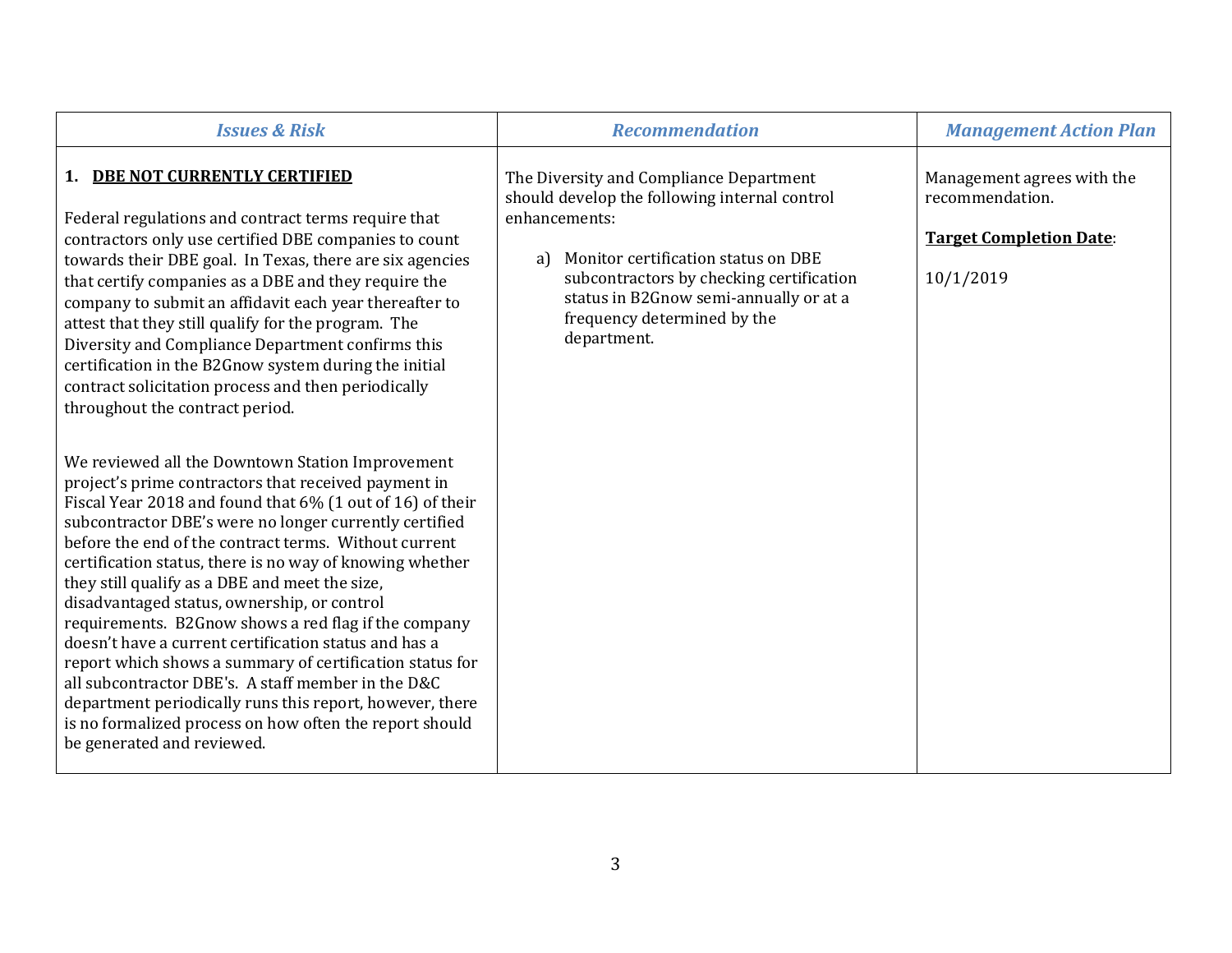| <b>Issues &amp; Risk</b>                                                                                                                                                                                                                                                                                                                                                                                                                                                                                                                                                                                                                                                                                                                                                                                                                                                                                                                                                                                                                                                                                                                                                                                                                                                                                                                                                                                                   | <b>Recommendation</b>                                                                                                                                                                                                                                                                                                                                                                                                                                                           | <b>Management Action Plan</b>                                                                |
|----------------------------------------------------------------------------------------------------------------------------------------------------------------------------------------------------------------------------------------------------------------------------------------------------------------------------------------------------------------------------------------------------------------------------------------------------------------------------------------------------------------------------------------------------------------------------------------------------------------------------------------------------------------------------------------------------------------------------------------------------------------------------------------------------------------------------------------------------------------------------------------------------------------------------------------------------------------------------------------------------------------------------------------------------------------------------------------------------------------------------------------------------------------------------------------------------------------------------------------------------------------------------------------------------------------------------------------------------------------------------------------------------------------------------|---------------------------------------------------------------------------------------------------------------------------------------------------------------------------------------------------------------------------------------------------------------------------------------------------------------------------------------------------------------------------------------------------------------------------------------------------------------------------------|----------------------------------------------------------------------------------------------|
| <b>INCORRECT CONTRACT END DATE IN B2GNOW</b><br>2.<br>B2Gnow compliance software helps the D&C Department<br>track and monitor federally required DBE goal<br>attainment. The system stores various types of<br>information such as contract number, description, start<br>and end dates, payments to prime and subcontractor, and<br>DBE goal and actuals. D&C staff rely on CA's from the<br>Procurement Department to email any changes regarding<br>contract end dates and then manually input these<br>contract changes into the B2Gnow system. The CA's have<br>visibility on all contract changes and the D&C staff rely on<br>the CA's to notify them of changes since they don't have<br>the time to perform this check manually. Once the<br>contract has ended, D&C staff begin close out procedures<br>for the prime contractor.<br>Our testing identified one instance where the<br>contract end date in B2Gnow for a Downtown<br>Station Improvement project prime contractor was<br>incorrect and showed the contract was closed even<br>though the contract term had been extended 6<br>months. A D&C staff member eventually caught and<br>corrected the error, however, the contract was<br>listed with a closed status in B2Gnow for 4 months<br>even though it was still open. Failure to update the<br>B2Gnow system for changes in the contract terms<br>may negatively affect close out procedures. | The D&C and Procurement Departments should<br>develop the following internal control<br>enhancements:<br>Both D&C and Procurement staff should<br>a)<br>increase their coordination efforts by<br>regularly checking and sending emails<br>regarding changes to contract end dates.<br>Procurement staff should add a DBE line<br>b<br>item to their contract monitoring<br>checklist to ensure all CA's timely update<br>D&C staff regarding changes to contract<br>end dates. | Management agrees with the<br>recommendation.<br><b>Target Completion Date:</b><br>10/1/2019 |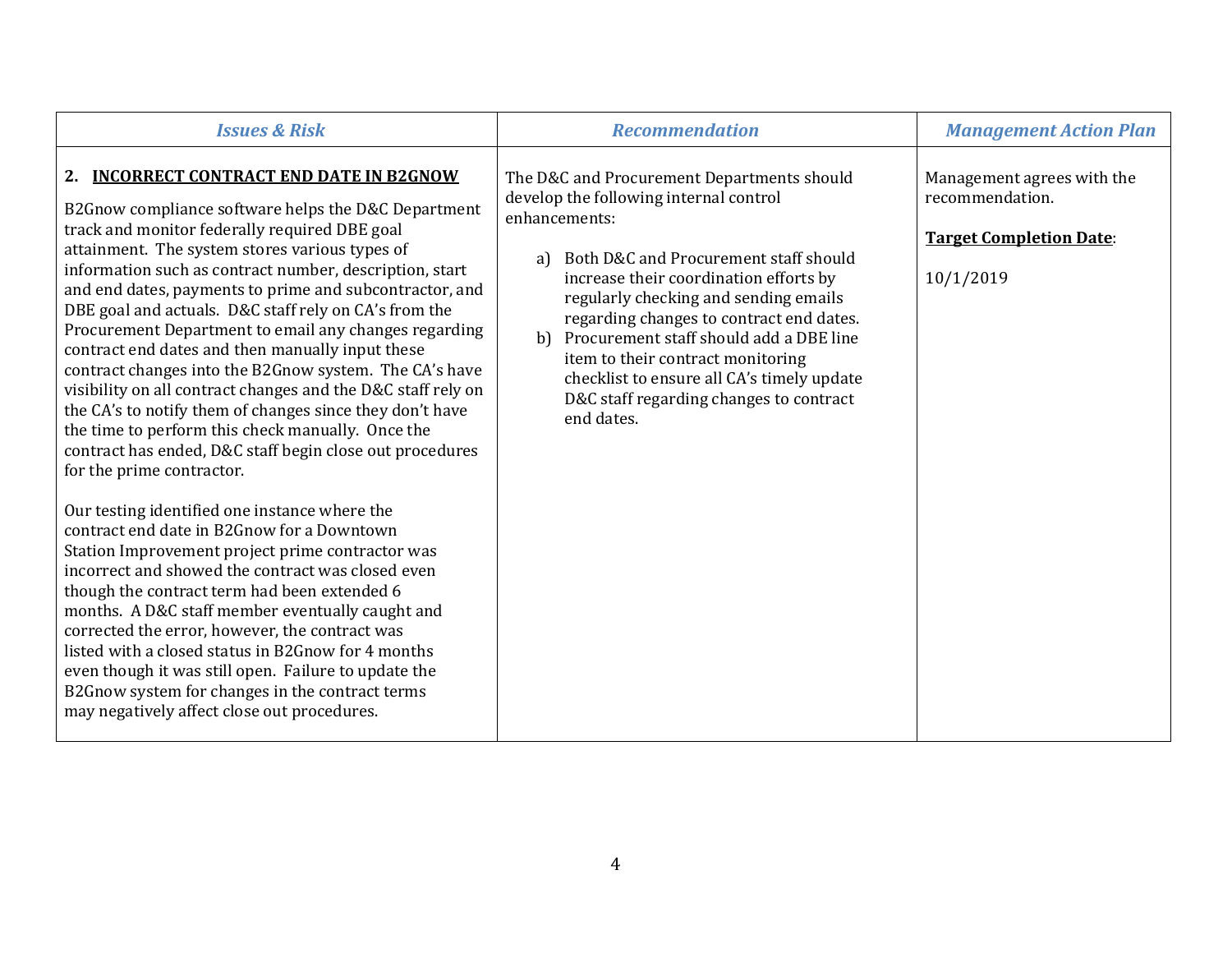| <b>Issues &amp; Risk</b>                                                                                                                                                                                                                                                                                                                                                                                                                                                                                                                                                                                                                                                                                                                                                                                                                                                                                                                                                          | <b>Recommendation</b>                                                                                                                                                                                                                                                                                                                                                                                                                                                                                                                                                                                                                                                                                                                                                                              | <b>Management Action Plan</b>                                                                 |
|-----------------------------------------------------------------------------------------------------------------------------------------------------------------------------------------------------------------------------------------------------------------------------------------------------------------------------------------------------------------------------------------------------------------------------------------------------------------------------------------------------------------------------------------------------------------------------------------------------------------------------------------------------------------------------------------------------------------------------------------------------------------------------------------------------------------------------------------------------------------------------------------------------------------------------------------------------------------------------------|----------------------------------------------------------------------------------------------------------------------------------------------------------------------------------------------------------------------------------------------------------------------------------------------------------------------------------------------------------------------------------------------------------------------------------------------------------------------------------------------------------------------------------------------------------------------------------------------------------------------------------------------------------------------------------------------------------------------------------------------------------------------------------------------------|-----------------------------------------------------------------------------------------------|
| 3. LACK OF DBE SANCTIONS<br>Federal regulations require CMTA to implement<br>appropriate enforcement mechanisms to ensure<br>compliance with the DBE program (e.g., applying legal<br>and contract remedies available under Federal, state and<br>local law) and best practice recommends including clear,<br>concise, detailed language in contracts. However, we<br>found that current DBE contract language regarding<br>sanctions is vague and does not list specific sanctions that<br>may be imposed on a contractor. Additionally, we<br>analyzed the one completed prime contractor for the<br>Downtown Station Improvement project that did not<br>meet their DBE goal by the end of their contract terms or<br>submit Good Faith Effort (GFE) <sup>1</sup> documentation in Fiscal<br>Year 2018, and found that while D&C staff were actively<br>monitoring them, they did not issue sanctions for them or<br>any other prime contractors that did not meet their goal. | Diversity & Compliance together with Project<br>Managers, Procurement Department, and Legal<br>Department should implement the following control<br>enhancements as appropriate:<br>The D&C Department, along with the Legal<br>a)<br>Department, should update DBE contract<br>language to include the following sanctions:<br>Withholding monthly progress<br>payments<br>Assessing sanctions<br>Liquidated damages<br>Disqualifying the contractor from<br>future bidding as non-responsible<br>Establish criteria for when issuing sanctions<br>b)<br>for non-compliance with DBE<br>requirements. The criteria will be utilized by<br>the Project Manager, the CA's and the D&C<br>Department to collectively decide what<br>sanctions will be taken under the contract for<br>noncompliance. | Management agrees with the<br>recommendations.<br><b>Target Completion Date:</b><br>10/1/2019 |

<sup>&</sup>lt;sup>1</sup> According to 49 C.F.R. Appendix A to Part 26, contractors do not have to meet their DBE goal if they can show documentation of Good Faith Efforts (GFE) and take all necessary and reasonable steps to help achieve their DBE goal. Some examples of GFEs include conducting market research to identify DBEs, providing interested DBEs with adequate information about the plans and requirements of the contract, making efforts to assist interested DBEs in obtaining lines of credit, and not rejecting DBEs as being unqualified without sound reason.